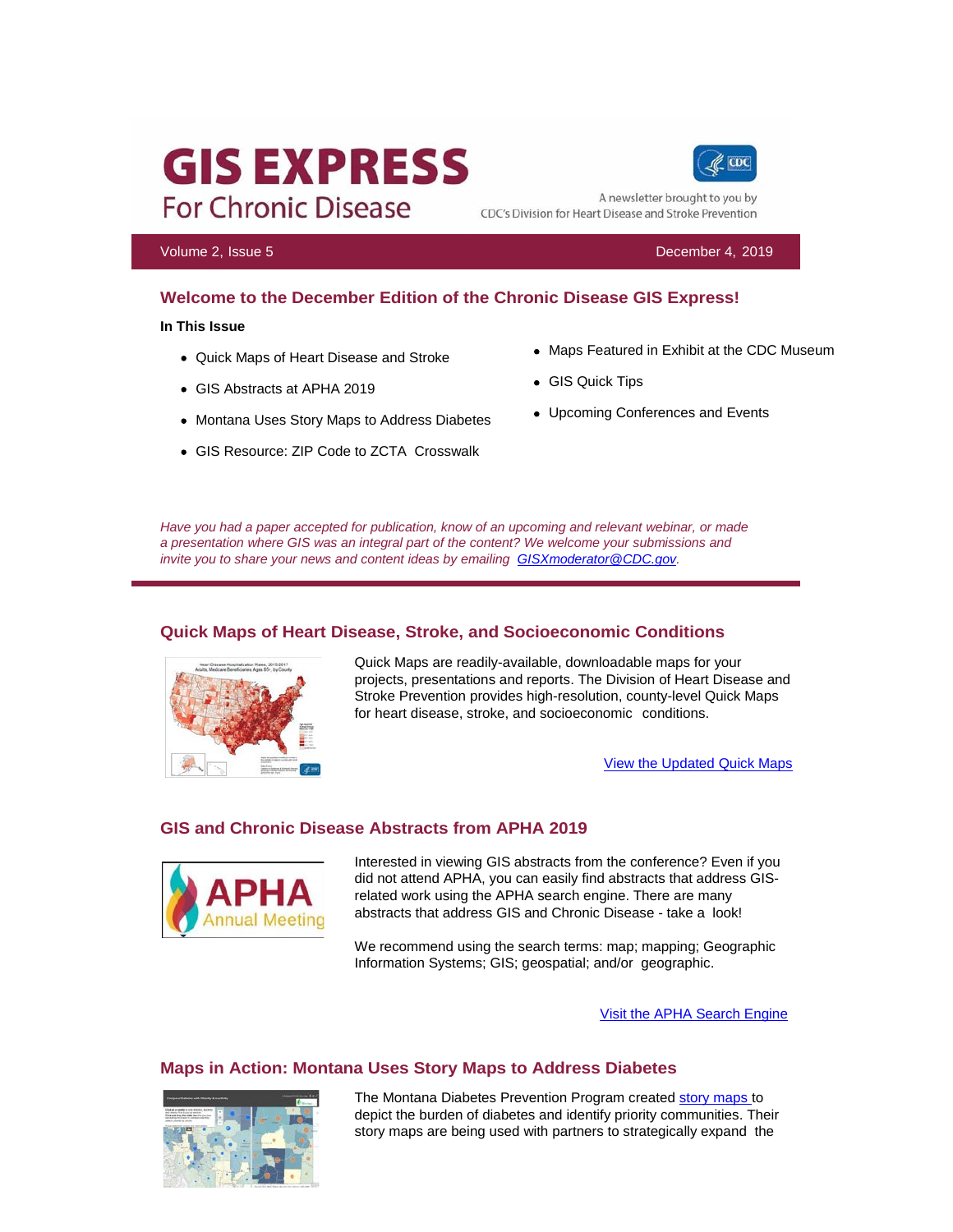availability of diabetes prevention programs and to promote enrollment.

Read the Success Story on NACDD's Webpage

# **GIS Resource: ZIP code to ZCTA Crosswalk for the UDS Mapper**



The ZIP Code to ZCTA Crosswalk is included in the GIS Resources Section of The GIS Exchange. The crosswalk allows users to see where data from a ZIP code will be displayed on the UDS mapper in relation to ZCTAs. Developed by John Snow, Inc., the HRSA's Uniform Data System (UDS) hosts an interactive map and the Zip Code to ZCTA crosswalk for the 2018 UDS report data.

Visit the ZIP Code to ZCTA Crosswalk

# **Maps Featured in Exhibit at the CDC Museum**



The newly installed Heart Disease and Stroke Exhibit features two map displays. One display highlights the similar geographic patterns for many health outcomes, risk factors, and socioeconomic conditions in the United States. An accompanying GIS animation documents geographic changes in heart disease death rates over 40+ years, with the high-rate counties shifting from the Northeast to the South. The CDC Museum is free and open to the public—consider visiting when you are in the Atlanta area.

Visit the CDC Museum Website

### **GIS Quick Tips: How to Get an RGB Value from a Screenshot**



Have you seen a color online that you would like to use in a map you are creating, but do not know the RGB values? For PC users, click the 'print screen' button on your keyboard to take a snapshot of your screen. Next, paste the image into MS Paint. Click the color selector eyedropper, then click on the color of interest to select it, and then click on 'edit color'. The RGB values will appear in the dialogue box.

See More Detailed Instructions

# **Upcoming Regional and National Conferences and Events**



#### **Regional**

Feb 9-11, URISA CalGIS 2020 – Long Beach, CA Jun 8-12, URISA GIS Leadership Academy – Minneapolis, MN

# **National**

Feb 24-27, ESRI Geodesign Summit - Redlands, CA